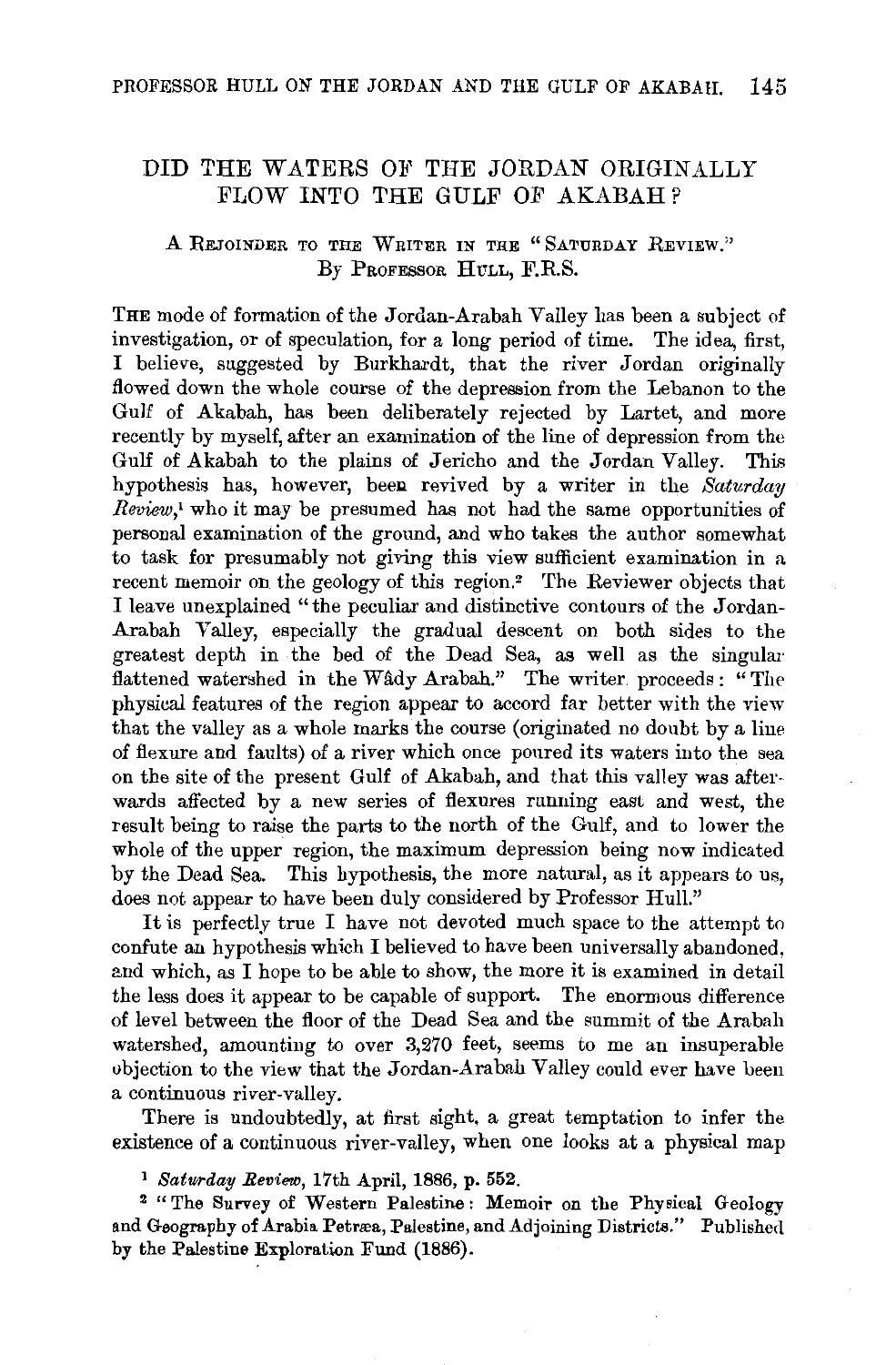## 146 PROFESSOR HULL *ON* THE JORDAN AND THE GULF OF AKABAH.

of the entire region. At the northern extremity, where are situated the sources of the Jordan, we behold the highlands of Syria ; at the other an arm of the sea, and each connected by a nearly continuous valley. I say *nearly* continuous, because at the saddle (or watershed) near the centre of the Arabah, the valley is mainly represented by the highlands of Edom on the east side ; while, on the west, it is divided into two by a very low ridge of limestone called Er Rishy. Indeed, at this critical point it is somewhat difficult to determine where the real valley lies, as the western arm opens out upon the great plain of Badiet-et-Tih, and the eastern forms a terrace covered by gravel stretching across from the limestone ridge to the base of the Hills of Edom.<sup>1</sup> It seems to me that any one who studies the features of the watershed, as they are represented on the topographical map of Major Kitchener and his assistant, Mr. J. Armstrong, will come to the. conclusion that they are very unlike those to be expected in the case of a large river-valley near the termination of its course. In fact, the distinctive contours, which are so remarkable in the Jordan depression to the uorth, and also in the southern portion of the Arabah Valley, here almost disappear.

Now, I come to inquire, what are these "peculiar and distinctive contours" which are so much relied upon by the Reviewer for indications of a continuous river-valley? I presume they are only applicable to the western margin, because those of the eastern are clearly and undoubtedly due to the elevation of the strata along the line of the great Jordan-Arabah fault, which was traced by us from the shores of the Gulf of Akabah to those of the Dead Sea, a distance of about 120 miles. To the east of this fault the different rocks crop out, and the sedimentary strata, having a general dip towards the east, break off in cliffs and escarpments such as are generally observable in similar cases.

I must therefore assume that it is in the scarped cliffs of limestone along the western side of the Jordan-Arabah Valley that we have the supposed indications of a river-valley margin. These cliffs are undoubtedly often very imposing, lofty, and precipitous. Taking the portion of the valley called *The Ghôr*, in which lies the Dead Sea and the Lower Jordan, if I am asked how do I account for these cliffa on the one hand, and for the deep hollow of the lake basin on the other, I have to reply, that the cliffs were formed in the first instance by wave action along strata fissured and fractured by faults, and subsequently by meteoric abrasion. It must be recollected that, owing to the manner in which the stratification is concealed along the sides and bottom of the valley by lacnstrine deposits, it is seldom possible to make observations on the Cretaceous limestones ; but, judging from the manner in which the beds are in some places flexured and highly tilted towards the western margin of the Ghôr, it is a fair inference that there are, besides the main fault which generally runs at the eastern margin, numerous other faults or fissures, by which the beds have been dislocated and displaced. When referriug to the line of the

1 Geological Memoir, p. 20.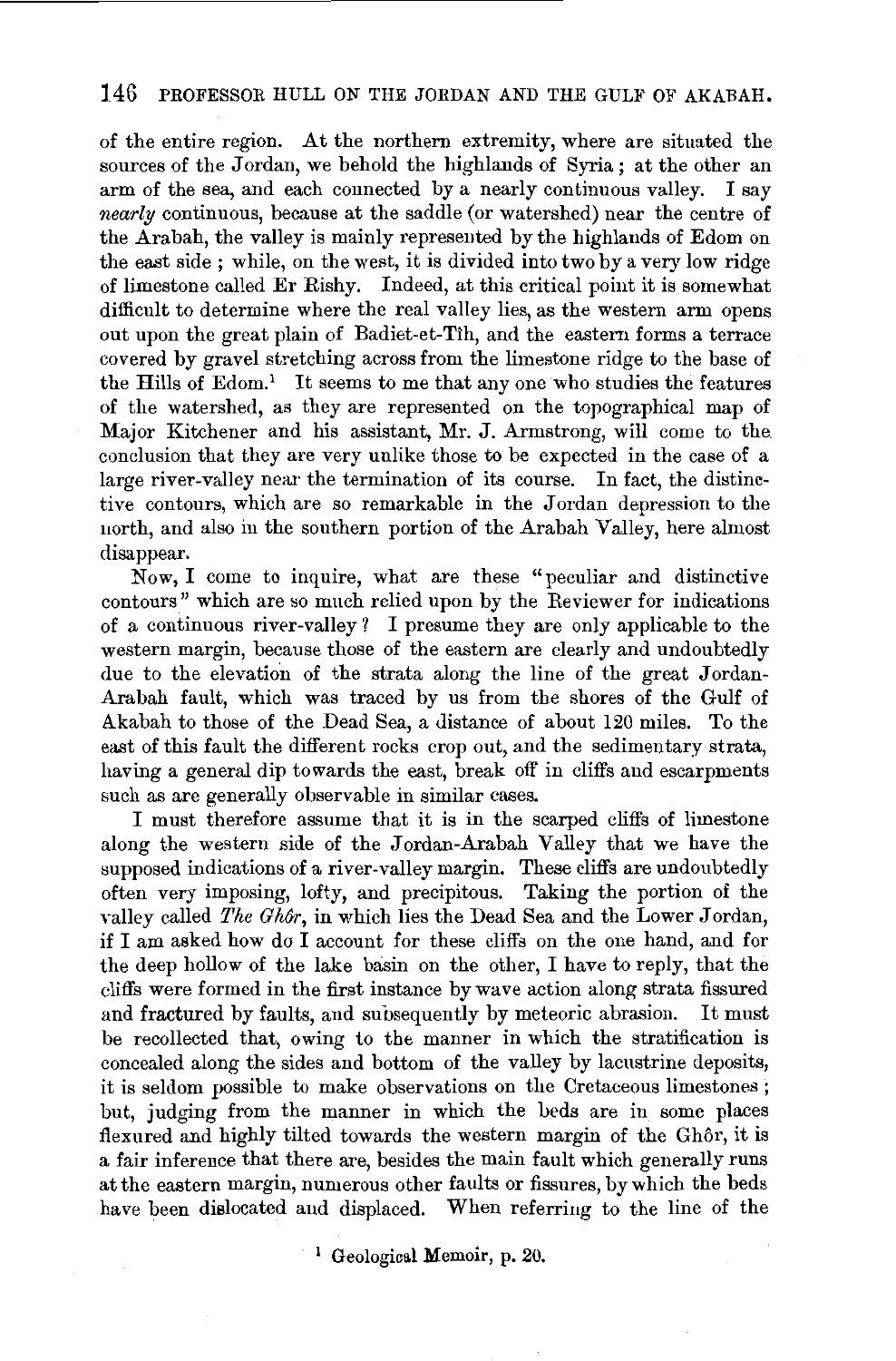Jordan-Arabah fault as an axis of disturbance, I have observed, "it is sufficiently clear that this line was an axis of disturbance for the whole region now under consideration. Along this line the strata are either displaced by secondary faults, or contorted and tilted' at various angles; while, as we recede from the line of the displacement, the beds generally begin to assume a position approaching the horizontal."'

Again, as regards the deep hollow of the Dead Sea basin, I have stated that as the land area was gradually rising from beneath the Miocene ocean, and as the table-lands of Judæa and Arabia were being more and more elevated, the crust fell in along the western side of the Jordan-Arabah fault, and that the bed of the trough, owing 'to continued subsidence, became more deep over the area now occupied by the waters of the Salt :3ea itself, and that into this gulf all the waters flowing from the bordering lands naturally emptied themselves. In a word, my explanation of the existence of the deep hollow of the Dead Sea is :- unequal subsidence along the line of the main fault, and the presence of parallel and transverse fractures along the western side of the Ghor ; and if we recollect that this valley was filled by the waters of an inland lake, 200 miles in length and 8 or 10 miles in breadth, we shall have no difficulty in accounting for the presence of an aqueous agent, powerful enough to undermine, and in undermining to shape the lofty cliffs which abound the valley in some places.

With reference to the fine cliffs, often in the form of a double scarp, which bound the western side of the Arabah Valley for about 30 miles to the north of the Gulf of Akabah, I may observe, that they are essentially similar in character to those along which the Cretaceo-Nummulitic limestone of the Plateau of the Tih terminates towards the south and west, where the idea of river action is out of the question. During the period when the land was rising out of the sea, and again during the period of subsequent depression, when the sea rose from 220 to 300 feet. these cliffs must have assumed *in the main* their present outline. This has subsequently been modified by rain, frost, and water action ; but I can see no sufficient reason for inferring the action of a great river in the tract of the Arabah south of the Dead Sea, nor do we find the remains of river terraces in the Arabah Valley, such as we might have expected if that valley had been the bed of a large river, which had afterwards dried up owing to subsequent physical changes.

Lastly, turning to the hypothesis of the *Saturday Review,* that after the formation of the main line of depression along the great north and south fault there occurred transverse movements, producing east and west fiexures, I am quite unable to accept such a proposition. The general displacements of the strata were produced during the Miocene epoch, and except the subsequent gentle lowering of the whole region in the succeeding Pliocene, to the extent of 200-300 feet, which was unaccompanied by flexing of the strata, I hold that all the great disturbances are referable to the one epoch, namely, the Miocene.<br> $\frac{1}{1}$  Memoir, p. 107.